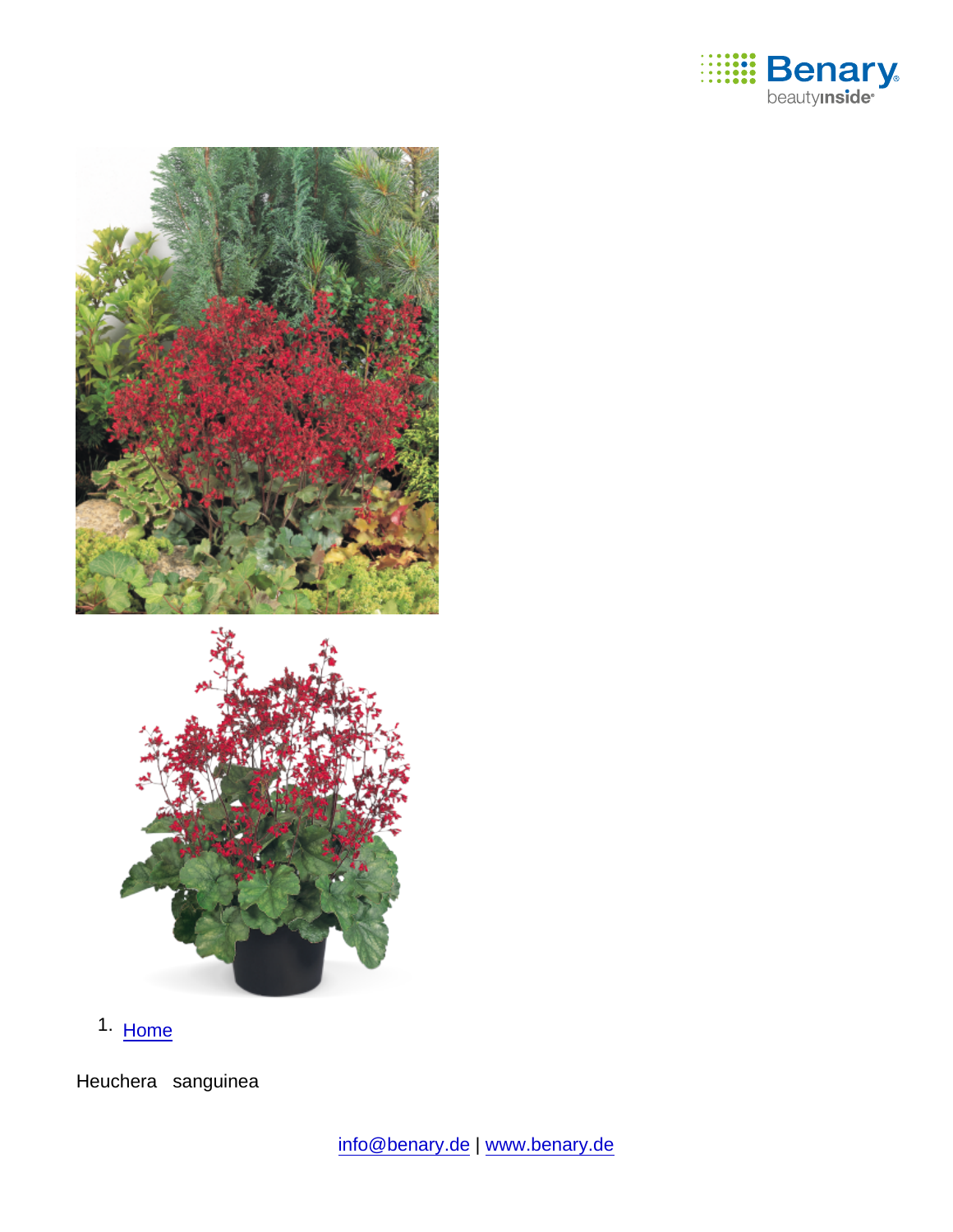

# Ruby Bells

- Perennial for bedding and rock gardens
- Unique colour and extremely durable flowers
- Attractive contrast between the deep red flowers, which are densely packed along erect flower spikes and the compact wintergreen leaf cushions

| <b>Bookmark</b>               |
|-------------------------------|
| Recommend                     |
| Print                         |
| Crop Time                     |
| Spring: 8 - 10 months         |
| Height                        |
| 16 ? / 40 cm                  |
| Exposure                      |
| Partial shade - Shade         |
| Seed Form                     |
| <b>Raw Seed</b>               |
| <b>Heat Zone</b>              |
| $8 - 2$                       |
| <b>Hardiness Zone</b>         |
| $3 - 8$                       |
| <b>Best Uses</b>              |
| Bedding, Cutflower, Landscape |

# Culture guide

Usage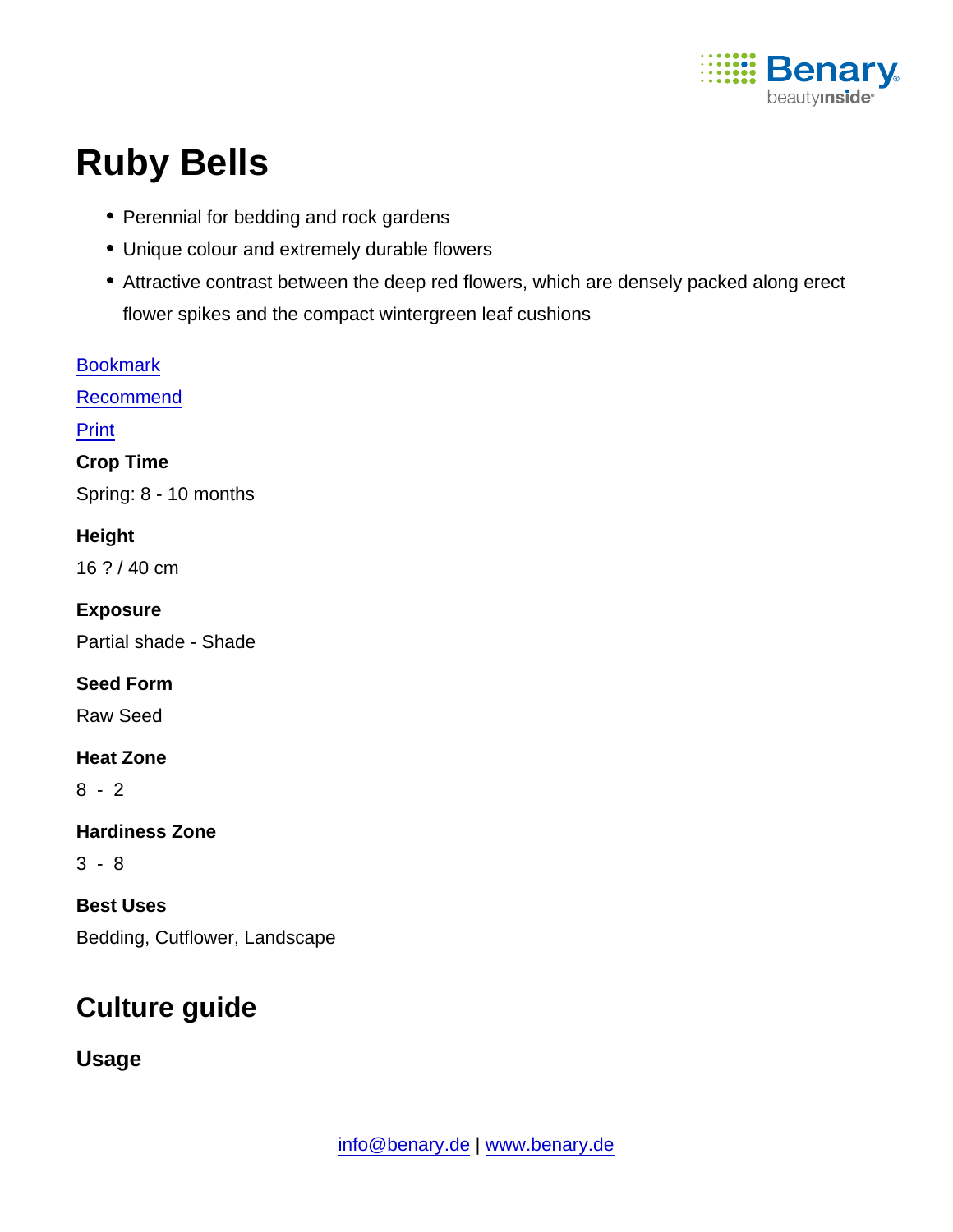

Wintergreen plants for border and rock garden, pot and container plants, plants attractive for bees and butterflies, cut flower production, ornamental leaf production

#### Sow time

December-April for green pots, June-August for flowering in pots the following year

# Sowing method

3-5 seeds per plug

# **Germination**

10-20 days at temperatures of 68-72 °F (20-22 °C), keep relative humidity levels near 95 %. Stage II & Stage III maintain temperatures between 65-70 °F (18-21°C). Stage II relative humidity should remain near 95 % and gradually lowered during Stage III. Begin feeding at 50- 75 ppm nitrogen in a well balanced mix at Stage III. Stage IV temperatures can be lowered gradually to tone plants. Large plugs can be vernalized.

# Growing on

Transplant plugs after 9 weeks. Grow on at 55-60 °F (13-15 °C). Vernalization is required for flower initiation. After vernalization, begin forcing plants at 60-65 °F (15-18 °C) under long days for 7-8 weeks.

# Media

Use a well-drained, growing perennial substrate with 0-15 % clay, 0-15 % parts (e.g. bark, wood fibres), 1-1,5 kg/m<sup>3</sup> complete balanced fertilizer, 2-3 kg/m<sup>3</sup> slow release fertilizer (3-9 months), iron-chelate, micronutrients, pH: 6.0-6.5. Field: sandy humus soils with good drainage. Standard fertilization: 50-80 g/m² of a slow release fertilizer.

# **Temperature**